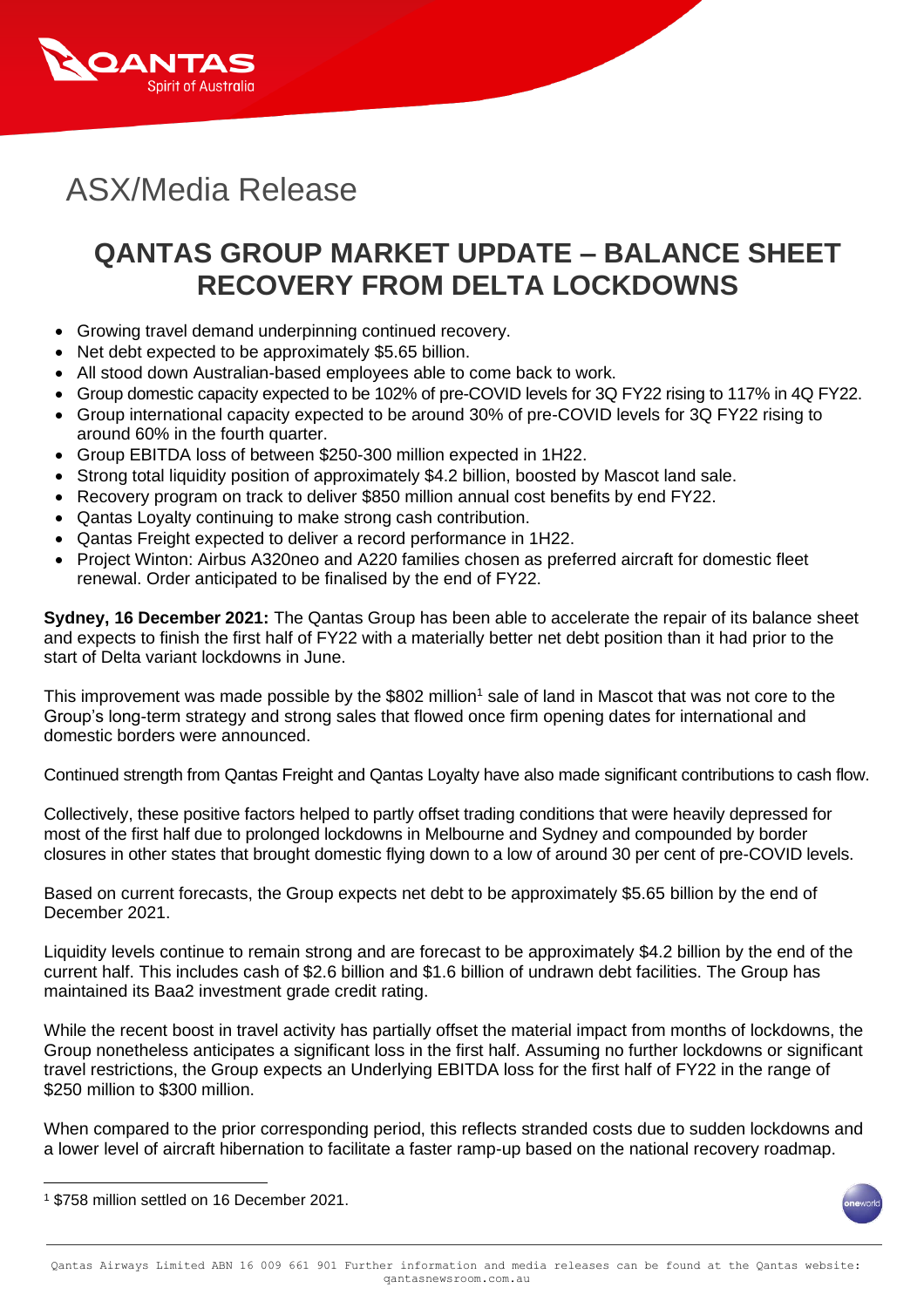Once non-cash depreciation and amortisation costs are included, the 1H FY22 Underlying EBIT loss is expected to exceed \$1.1bn.

The Group expects to incur additional ramp-up costs in the second half of FY22. This reflects the decision to return all Australian-based employees to work earlier than expected and ahead of demand to ensure capability is maintained and to end a long period of stand down for employees.

The Group's fuel cost for 1H22 is expected to be around \$495 million<sup>2</sup>. The Group is highly hedged for the second half of FY22 primarily in options and a significant portion of those are participating at current forward prices<sup>3</sup>.

### **GROUP DOMESTIC**

Across both Qantas and Jetstar, the Group is holding significant levels of domestic bookings over the Christmas and summer holiday period. Demand momentum slowed in late November due to uncertainty regarding the Omicron variant but there has been recent improvement.

With almost all states and territories now open, the Group expects domestic flying to be about 75 per cent of pre-COVID<sup>4</sup> levels by the end of December rising to more than 100 per cent in February 2022.

Domestic demand is being driven by leisure travel as Australians visit family and friends or take long-awaited holidays. Travel for business purposes continues to be underpinned by the resources, government and construction sectors, with initial signs of a broader recovery in other parts of the corporate market that is expected to gather pace after the summer holidays.

Domestic competition is expected to intensify in the second half of FY22. The Qantas Group is well placed to respond through its frequency of flights, network reach advantages and reduced cost base, and will continue serving customers through its dual brand approach. The Group expects its market share will normalise at around 70 per cent once all state borders open.

# **GROUP INTERNATIONAL AND FREIGHT**

Qantas moved quickly to take advantage of the faster-than-expected opening of international borders into New South Wales and Victoria. Routes to London, Los Angeles and Singapore restarted in November, enabling the Group to capture high levels of pent up demand.

Bookings are extremely strong on new routes from Sydney and Melbourne to Delhi starting in December, and initial bookings on the [recently announced](https://www.qantasnewsroom.com.au/media-releases/qantas-says-buongiorno-with-direct-flights-from-australia-to-italy/) Perth-Rome seasonal service are encouraging.

There was a significant drop in booking momentum for international flights due to news of the Omicron variant and the additional quarantine restrictions imposed, but current loads have held and booking activity has started to pick up.

Over the past month, the Group has adjusted the restart timing for some routes, including Japan, New Zealand, Hong Kong and Shanghai in response to extended border restrictions in those countries. The return of Sydney-San Francisco and Brisbane-San Francisco have been paused.

Due to these and other smaller adjustments, the ramp up of Group international capacity has been slowed by about 10 per centage points in 2H FY22 and is now expected to be at the bottom end of the previously quoted 40-55 per cent range of pre-COVID levels.

<sup>&</sup>lt;sup>2</sup> The total fuel cost includes an "into plane" logistics cost which is averaging A\$14 per barrel for 1H22.

<sup>3</sup> Average 2H22 current forward Brent Price of USD\$73.71 as at 14 December.

<sup>4</sup> Pre-COVID is the prior corresponding period of FY19.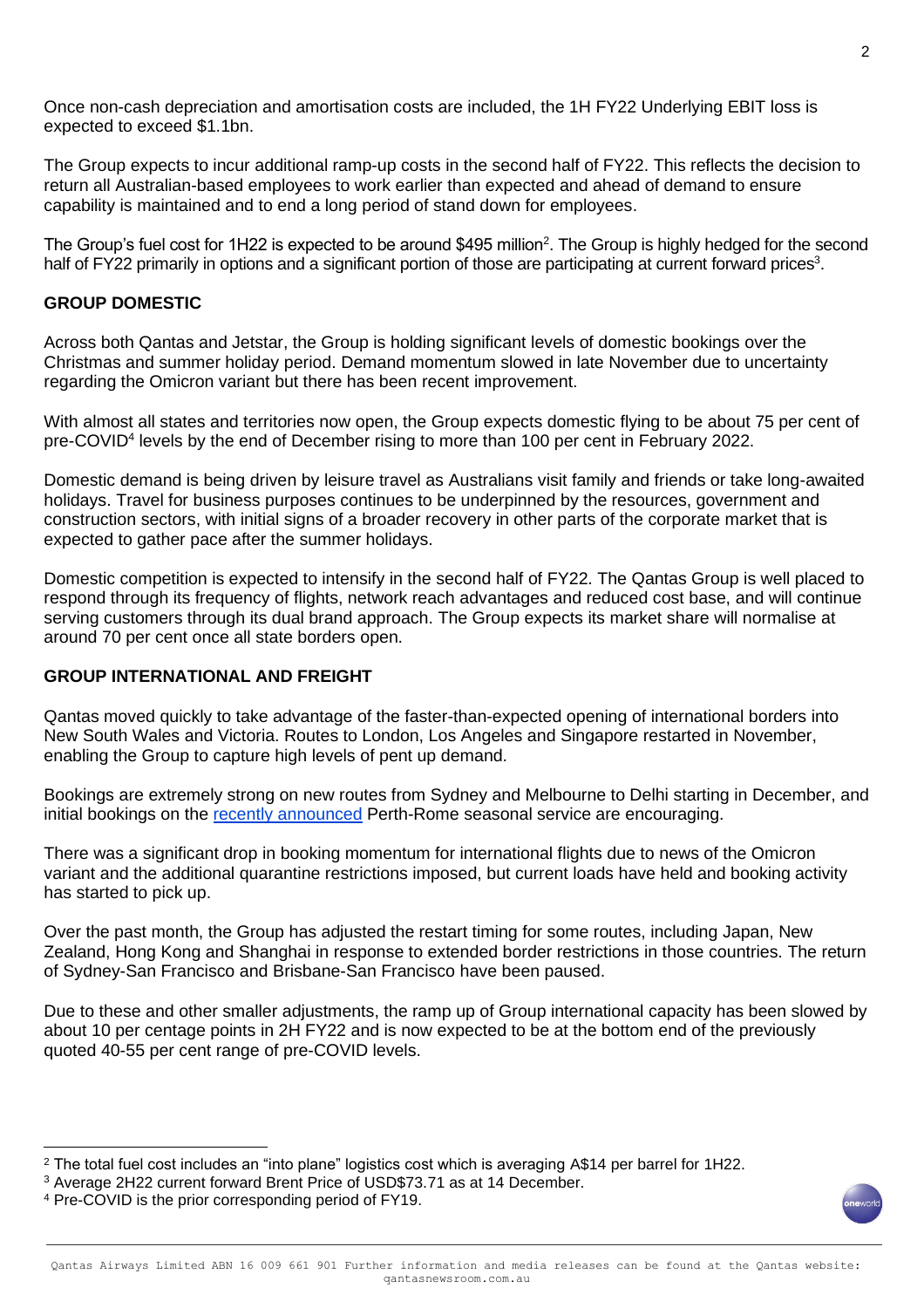Qantas Freight continued to benefit from a growth in e-commerce and favourable international yields and is on-track to deliver record earnings<sup>5</sup> in the first half of FY22. While yields are expected to ease as more international passenger flights return, domestic freight demand is expected to remain strong through a structural expansion of e-commerce.

This expansion underpinned the [recent announcement](https://www.qantasnewsroom.com.au/media-releases/qantas-announces-two-widebody-freighters-to-meet-permanent-increase-in-e-commerce-demand/) that two A330s will be converted for freight use in partnership with Australia Post and a third A321 converted freighter being added to the fleet.

### **QANTAS LOYALTY**

Qantas Loyalty continues to perform well, generating significant positive cash flow in the first half of FY22.

Following the announcement of international borders re-opening, Qantas Loyalty had its single biggest day for flight redemptions with almost half a billion points redeemed in 24 hours.

In November points earned from credit card related spend recovered to pre-COVID levels. A five year renewal was signed with American Express in the half, meaning four of Qantas Loyalty's major financial services partners have re-signed since the start of the pandemic.

New partnerships, including with Accor and Optus, have already proved popular with members, and Qantas Loyalty will continue to build its portfolio in the coming months.

Plans for a new 'Green' Frequent Flyer tier have been [announced,](https://www.qantasnewsroom.com.au/media-releases/qantas-frequent-flyers-to-be-rewarded-for-being-sustainable/) providing rewards in return for customers making eco-friendly decisions on the ground and in the air.

### **PROJECT WINTON**

After a detailed tender process, Qantas has selected the Airbus A320neo and A220 families to renew the airline's existing domestic narrowbody jet fleet. Both aircraft types will be powered by Pratt and Whitney engines.

Subject to final Board approval, an order is anticipated by the end of FY22 consisting of 40 firm commitments and 94 purchase right options, with flexibility on timing and mix of aircraft from within these two families. *(See separate release.)*

Aircraft would start arriving by the first half of FY24 and deliveries would be spread over the following 10-plus years as the airline's existing Boeing 737-800s and 717s reach the end of their economic lifespan.

Qantas will enter discussions with its key work groups on the arrangements required to operate the aircraft and meet the business case for this investment, before Board approval is sought for an order to be placed.

#### **CEO COMMENTARY**

Qantas Group CEO Alan Joyce said:

"This has been one of the worst halves of the entire pandemic, where most states had their borders closed and the majority of Australians were in lockdown. Domestically, our capacity fell to around 30 per cent of pre-COVID levels for several months.

"Fortunately, the structural changes we made earlier in the pandemic put us in a good position to weather these extremely poor trading conditions while the national vaccination rate reached a point where states started to open back up.

"Australia now has one of the highest levels of vaccination and it's still rising. That sets us apart from many other countries and puts us in a much better position to manage uncertainty around variants and seasonal surges.

<sup>5</sup> Underlying EBIT.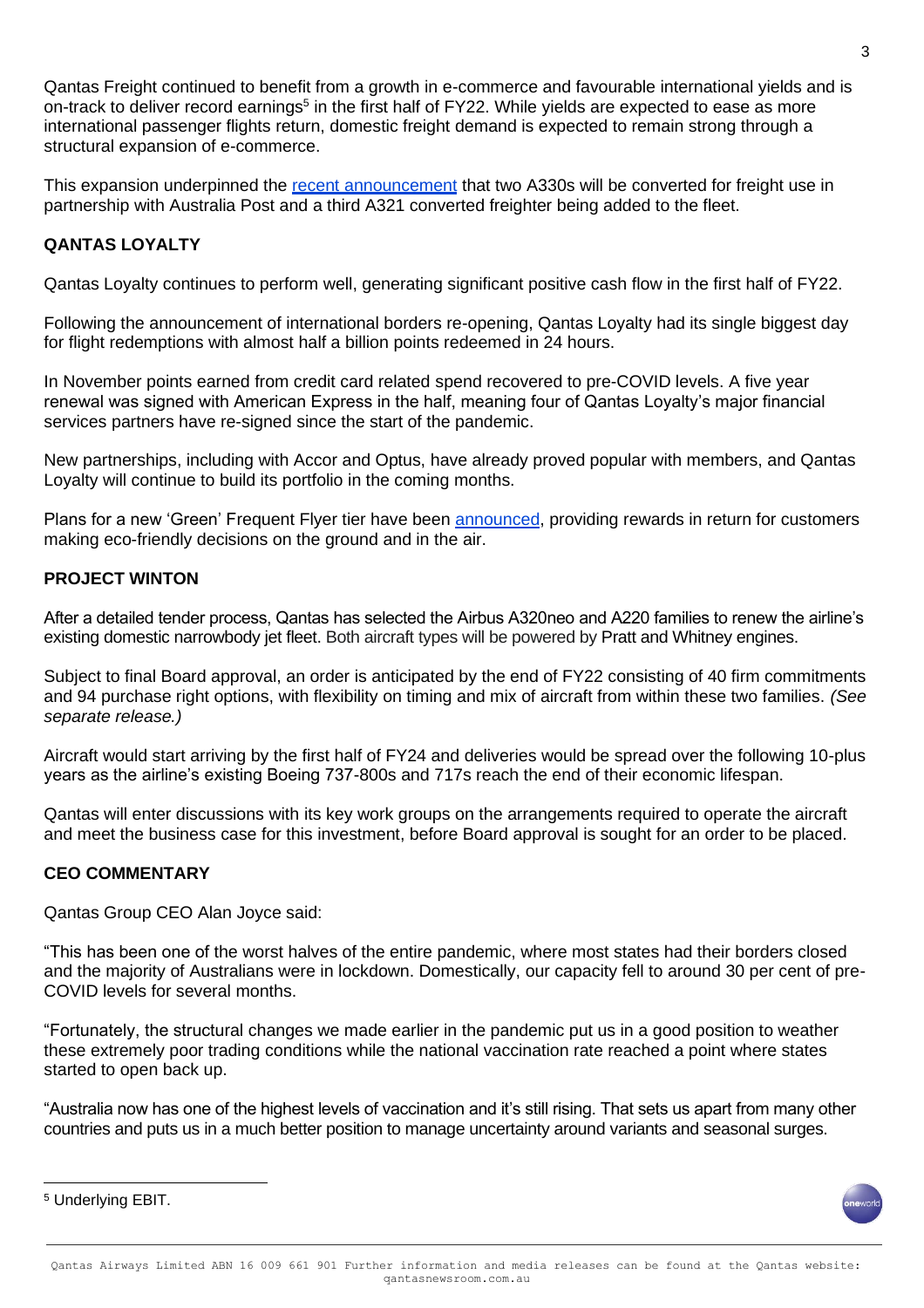"One of our biggest strengths throughout the pandemic has been the fact we've responded quickly to change. We've significantly reduced our cost base which improves our ability to recover. We were able to switch on an initial wave of international flights in time for the accelerated border opening in November, which meant we could capitalise on pent-up demand.

"We added new domestic routes based on changing demand patterns and we're now doing the same internationally. Our new flights to India are some of the fastest selling Qantas has ever had, with virtually all flights in December full.

"The news of the Omicron variant had a clear impact on people's confidence to book international trips in particular, but we haven't seen large numbers of cancellations. Many customers have strong intentions to travel if the border and quarantine settings are right and in the past few days we have seen intakes improve.

"Domestic demand has started to pick up again and we're expecting a strong performance over the Christmas period and continued strength into early next year as more restrictions ease," added Mr Joyce.

# **QANTAS GROUP CAPACITY FORECAST**

| 1Q22* | 2Q22 | 1H <sub>22</sub> | 3Q22    | 4Q22    | 2H <sub>22</sub> | <b>FY22</b> |
|-------|------|------------------|---------|---------|------------------|-------------|
| 37%   | 50%  | 43%              | 102%    | 117%    | 109%             | 76%         |
| 3%    | 7%   | 5%               | 30%-40% | 50%-70% | 40%-55%          | 20%-30%     |
| 15%   | 22%  | 18%              | 50%-60% | 70%-85% | 60%-75%          | 40-45%      |
|       |      |                  |         |         |                  |             |

\* Actual

**Media Enquiries: Qantas Media +61 418 210 005 [qantasmedia@qantas.com.au](mailto:qantasmedia@qantas.com.au)**

**Investor Relations Enquiries: +61 416 058 178 [filipkidon@qantas.com.au](mailto:filipkidon@qantas.com.au)**

**Authorised for release by Qantas' Board of Directors**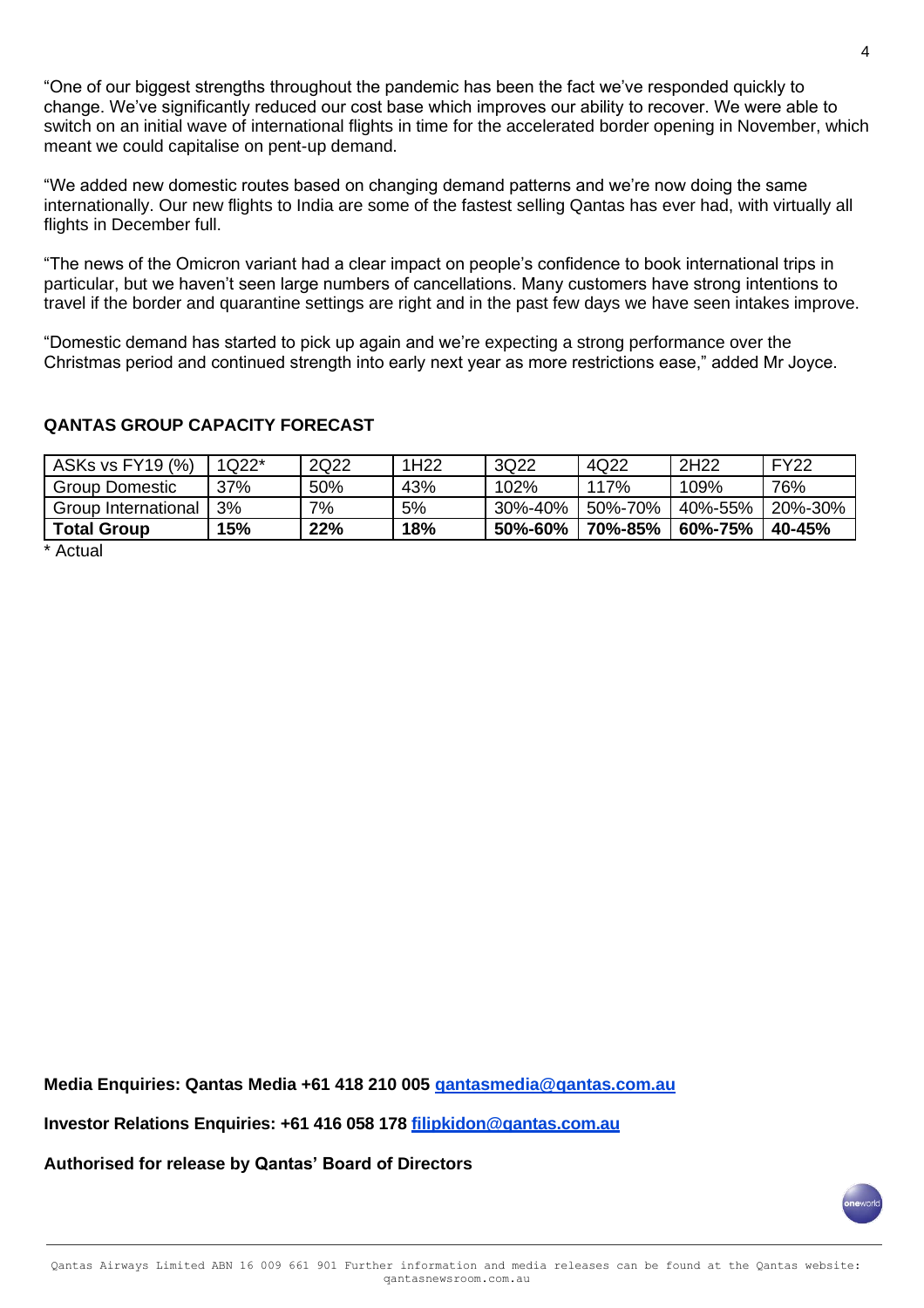

# Media Release

# **QANTAS SELECTS AIRBUS AS PREFERRED AIRCRAFT FOR DOMESTIC FLEET RENEWAL**

- Airbus A320neo and Airbus A220 families selected as preferred aircraft types.
- In-principle agreement for up to 134 orders and purchase right options over 10 plus years with deliveries from FY24 onwards.
- Combines with existing Jetstar order to give the Qantas Group significant flexibility on timing and aircraft type/size.
- Order is expected to be finalised by the end of FY22.

**Sydney, Thursday 16 December:** Qantas has selected the Airbus A320neo and Airbus A220 families as the preferred aircraft for the long-term renewal of its domestic narrow-body fleet.

A firm commitment for 40 aircraft – 20 A321XLR (extra long-range) and 20 A220 aircraft – is expected to be placed with Airbus by the end of FY22, following discussions with employees about arrangements to operate the new aircraft types and a final decision by the Qantas Board.

Qantas will also have a further 94 purchase right options<sup>1</sup> on aircraft over a 10-plus year delivery window as its existing Boeing 737-800s and 717s are gradually phased out.

The order is in addition to Jetstar's existing agreement with Airbus for over 100 aircraft in the A320neo family. Part of this new deal includes combining these two orders so that the Group can draw down on a total of 299 deliveries across both the A320 and A220 families as needed over the next decade and beyond for Qantas, QantasLink and Jetstar.

Once finalised, this will represent the largest aircraft order in Australian aviation history.

Financial details of the deal are commercial in confidence but represent a material discount from list prices.

Today's announcement follows a detailed review by the airline's engineering, flight operations, customer experience, network, fleet procurement and finance teams. The airline conducted detailed evaluation of the A320neo and B737 MAX families as well as the smaller A220 and Embraer E190/195-E2s.

# **SELECTED AIRCRAFT**

The initial firm order concentrates on the larger, single-aisle A321XLR, and the mid-size A220-300 with purchase right options for the smaller A220-100, giving Qantas a fleet mix that can deliver better network choices and route economics.

The XLR can carry around 15 per cent more passengers on each flight than the airline's existing B737-800s, making it well suited to busy routes between capital cities like Melbourne, Sydney and Brisbane. Its longer range means it can also be used to open up new city pairs.

<sup>1</sup> Purchase right options provide the Qantas Group with a firm price and preferred access to delivery slots with flexibility to match deliveries to demand.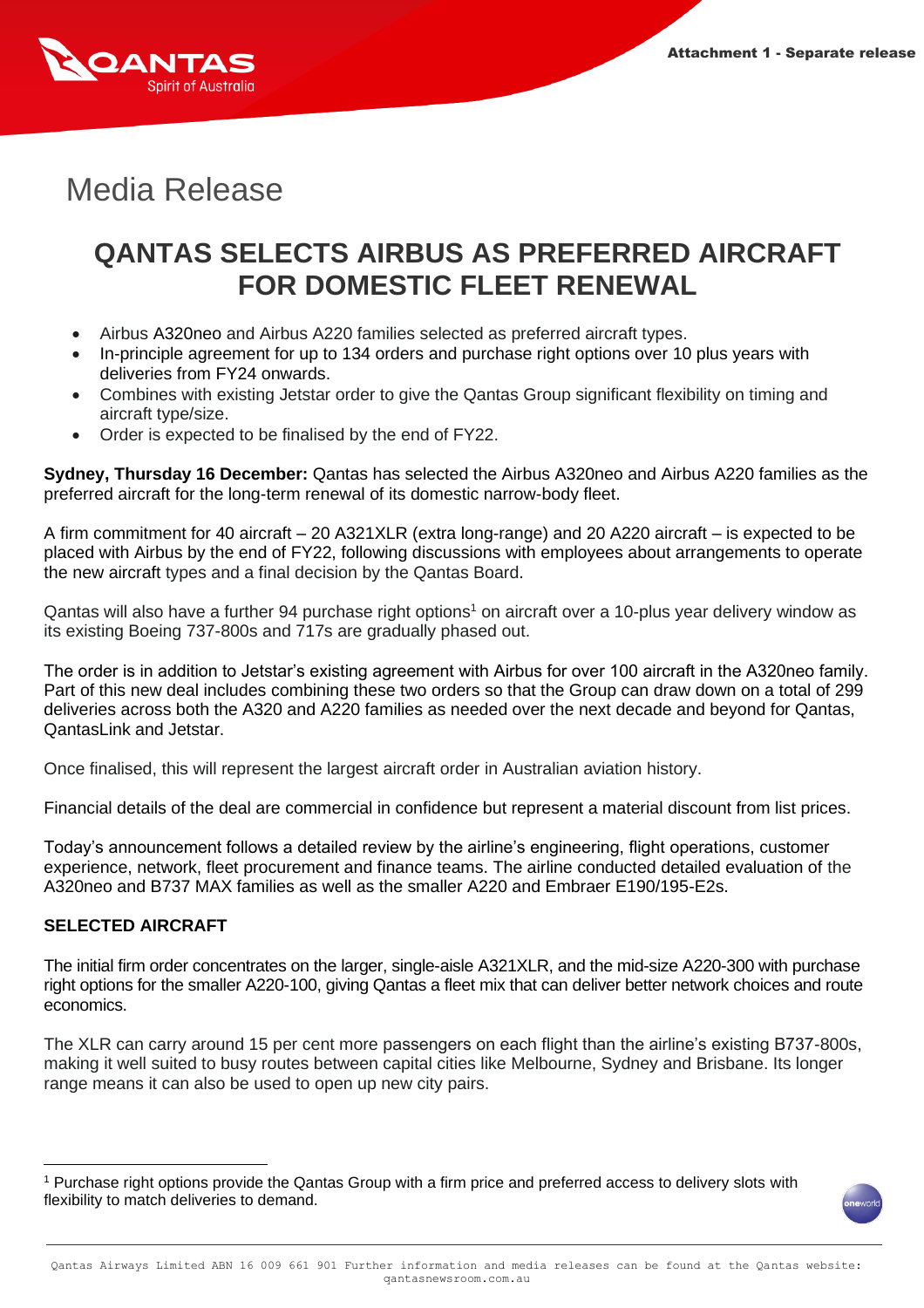The small and medium size A220s provide the Group with flexibility to deploy these aircraft throughout most of its domestic and regional operations. They could be used during off peak times between major cities and on key regional routes to increase frequency.

Both aircraft types will be powered by Pratt & Whitney GTF engines and will deliver fuel savings of between 15-20 per cent, contributing to the airline's broader emission reduction efforts.

#### **CEO COMMENTARY**

Qantas Group CEO Alan Joyce said the airline had called the renewal of its domestic fleet Project Winton after the town where the national carrier was born 101 years ago, because it's a key strategic decision for the future of Qantas Domestic.

"This is a long-term renewal plan with deliveries and payments spread over the next decade and beyond, but the similarly long lead time for aircraft orders means we need to make these decisions now.

"Qantas is in a position to make these commitments because of the way we've navigated through the pandemic, which is a credit to the whole organization.

"This is a clear sign of our confidence in the future and we've locked in pricing just ahead of what's likely to be a big uptick in demand for next-generation narrow-body aircraft. That's good news for our customers, our people and our shareholders.

"We'll be having discussions with our people to ensure we have the arrangements necessary to support such a large investment.

"Can I thank Airbus, Boeing, Embraer and the engine manufacturers for the efforts they put into this process. This was a very tough choice to make. Each option delivered on our core requirements around safety, capability and emissions reductions. But when you multiply even small benefits in areas like range or cost across this many aircraft and over the 20 years they'll be in the fleet, Airbus was the right choice as preferred tenderer.

"The Airbus deal had the added advantage of providing ongoing flexibility within the order, meaning we can continue to choose between the entire A320neo and A220 families depending on our changing needs in the years ahead. The ability to combine the Jetstar and Qantas order for the A320 type was also a factor.

"The A320 will be new for Qantas Domestic, but we already know it's a great aircraft because it's been the backbone of Jetstar's success for more than 15 years and more recently operating the resources industry in Western Australia.

"The A220 is such a versatile aircraft which has become popular with airline customers in the United States and Europe because it has the capability to fly regional routes as well as longer sectors between capital cities.

"The combination of small, medium and large jets and the different range and economics they each bring means we can have the right aircraft on the right route.

"For customers, that means having more departures throughout the day on a smaller aircraft, or extra capacity at peak times with a larger aircraft. Or the ability to start a new regional route because the economics of the aircraft make it possible.

"We have some exciting plans for the next-generation cabins we'll put on these aircraft, which will offer improvements for passengers that we'll share in coming months.

"Importantly, these aircraft will deliver a step change in reducing fuel burn and carbon emissions compared with our current fleet, which gets us closer to the net zero target we've set," added Mr Joyce.